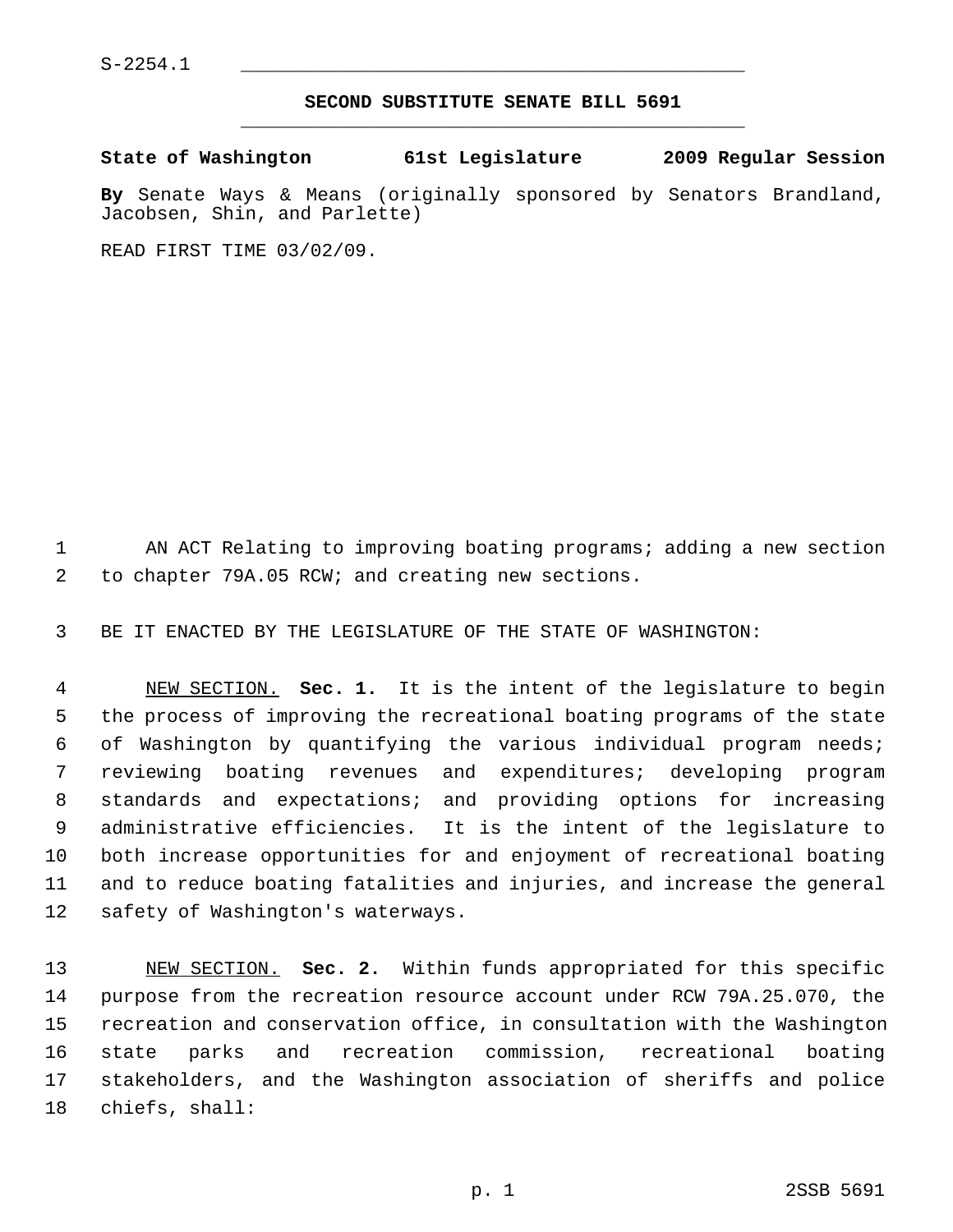1 (1) Contract for a quantification of the needs identified in the 2 study conducted pursuant to RCW 79A.60.680(1); and for addressing the 3 recommendations provided in the Washington state boaters survey 4 regarding safety, education, and law enforcement, conducted for the 5 state parks and recreation commission in 2007, and the report on 6 methods to achieve safer boating practices, conducted by the state 7 parks and recreation commission in 2003;

 8 (2) Identify expectations and develop program standards for 9 recreational boating programs including, but not limited to, marine law 10 enforcement programs;

11 (3) Establish methods of determining state and local responsibility 12 for recreational boating programs;

13 (4) Establish standards for evaluating the effectiveness of 14 recreational boating programs;

15 (5) Consider various models for state management of recreational 16 boating programs including, but not limited to, the model provided by 17 the Oregon marine board;

18 (6) Establish a plan for standardized and specialized training and 19 training opportunities for local and state marine law enforcement, 20 including training regarding boating safety laws and boating accident 21 investigation;

22 (7) Identify best practices for the provision of safety information 23 and practical education to boaters in the field, including law 24 enforcement safety and equipment checks;

25 (8) Identify best practices for law enforcement on-the-water 26 activities including patrols, prevention, and education activities, and 27 search and rescue; and

28 (9) Review the funding and expenditures of the state's recreational 29 boating programs including, but not limited to, the federal safety 30 grant program administered through the United States coast guard.

31 NEW SECTION. **Sec. 3.** (1) After completing the requirements 32 provided in section 2 of this act, and in consultation with the office 33 of financial management and the office of the governor, the recreation 34 and conservation office shall report its findings and make 35 recommendations for increasing efficiencies in the administration of 36 the state's recreational boating programs, including any potential